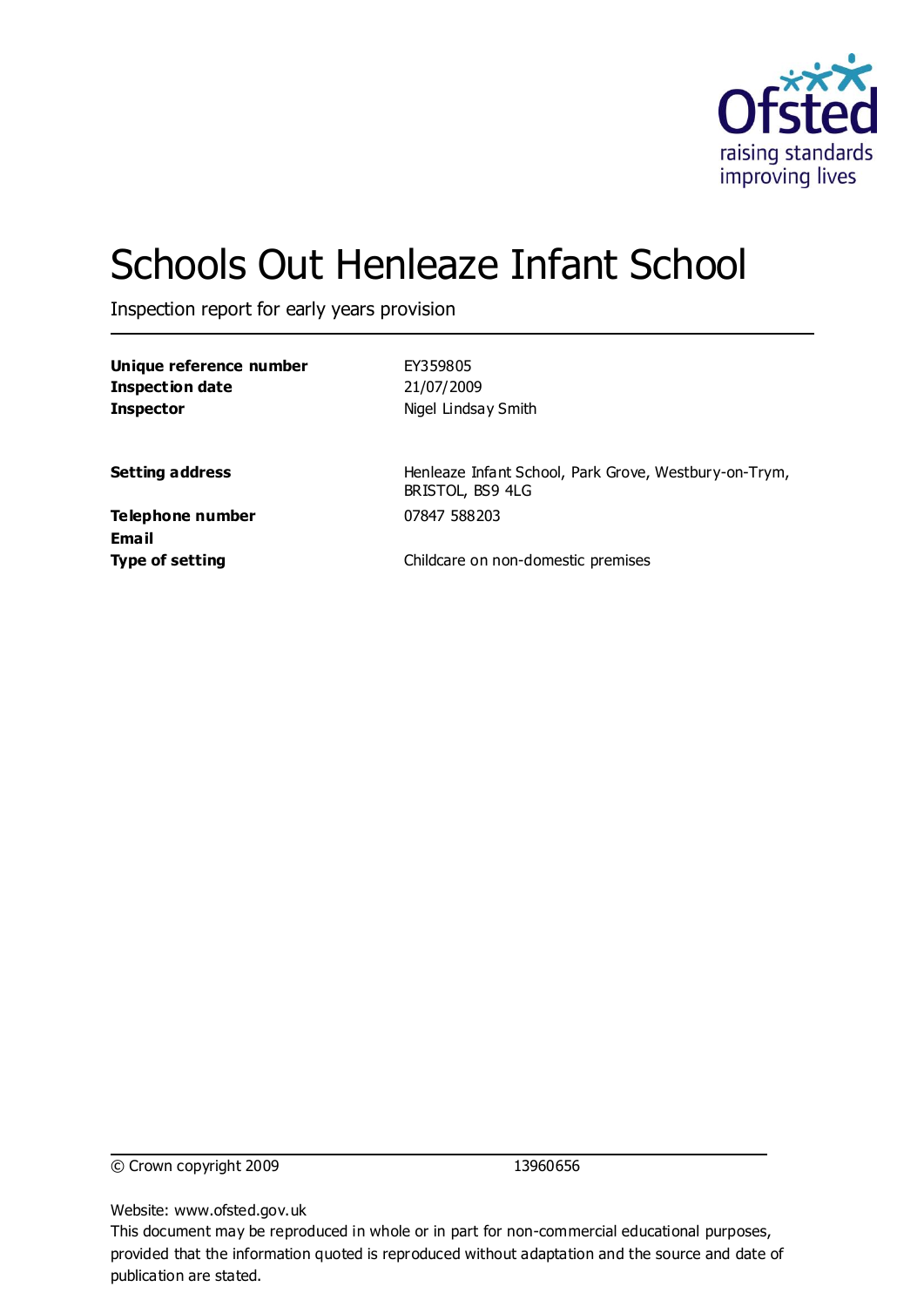### **Introduction**

This inspection was carried out by Ofsted under Sections 49 and 50 of the Childcare Act 2006 on the quality and standards of the registered early years provision. 'Early years provision' refers to provision regulated by Ofsted for children from birth to 31 August following their fifth birthday (the early years age group). The registered person must ensure that this provision complies with the statutory framework for children's learning, development and welfare, known as the *Early* Years Foundation Stage.

The provider must provide a copy of this report to all parents with children at the setting where reasonably practicable. The provider must provide a copy of the report to any other person who asks for one, but may charge a fee for this service (The Childcare (Inspection) Regulations 2008 regulations 9 and 10).

Children only attend this setting before and/or after the school day and/or during the school holidays. The judgements in this report reflect the quality of early years provision offered to children during those periods.

The setting also makes provision for children older than the early years age group which is registered on the voluntary and/or compulsory part(s) of the Childcare Register. This report does not include an evaluation of that provision, but a comment about compliance with the requirements of the Childcare Register is included in Annex B.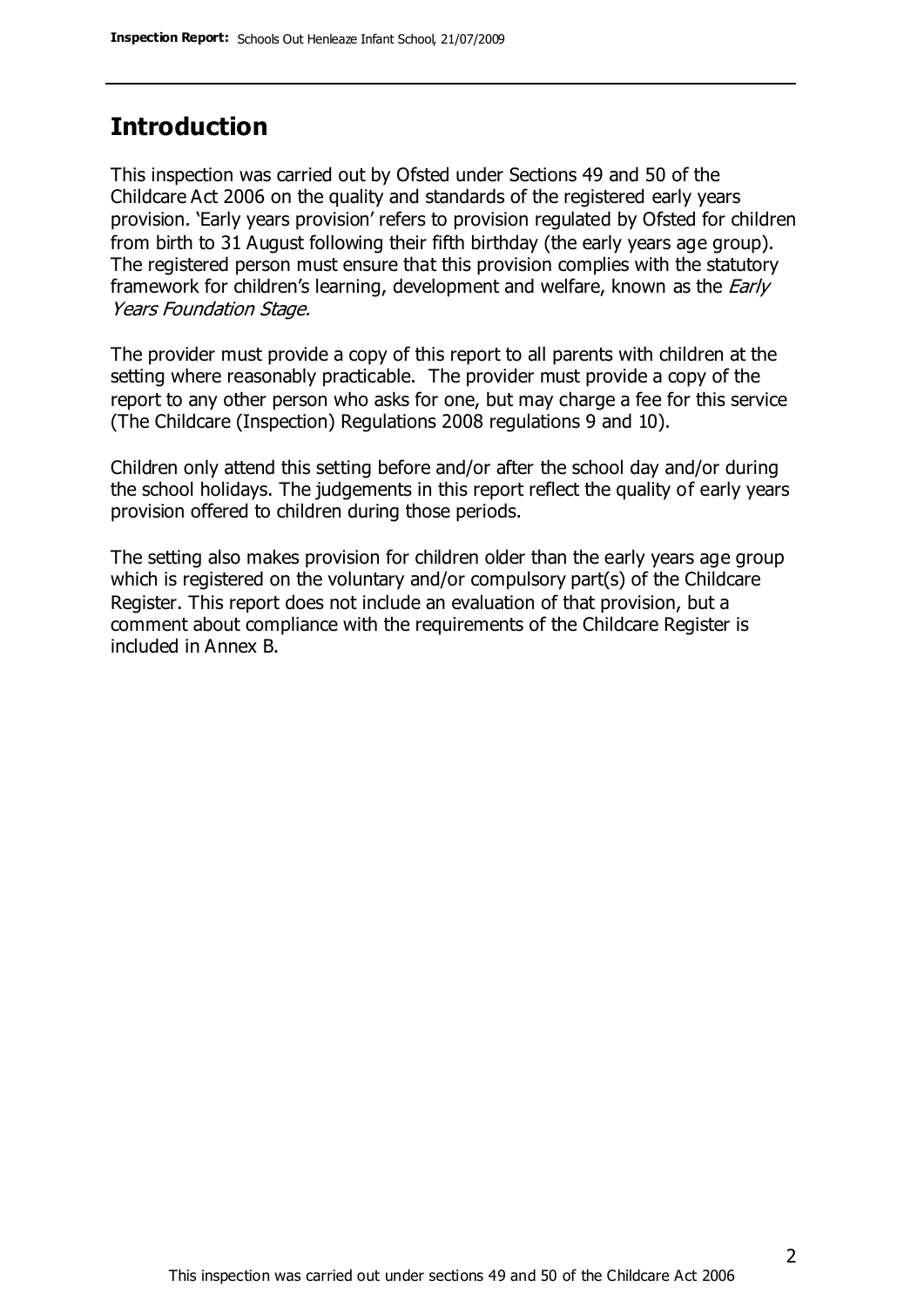### **Description of the setting**

Schools Out Henleaze Infant School is run by a limited company. It opened in 2008 and operates from Henleaze Infant and Junior Schools. The setting is situated in the residential area of Henleaze, Bristol. Children have access to enclosed outdoor play areas. The after school scheme is open each weekday during school term times from 15.30 to 17.30, and the holiday scheme for each weekday in every school holiday except for Christmas week, from 08.30 to 17.30.

The setting is registered on the Early Years Register and on both the compulsory and voluntary parts of the Childcare Register. A maximum of 40 children may attend the setting at any one time. There are currently five children in the Early Years age range on roll. The setting supports children with learning difficulties and/or disabilities.

There are 15 members of staff in the after school scheme, of whom eight hold appropriate early years qualifications to at least NVQ level 2, and 16 in the holiday scheme, of whom nine hold appropriate early years qualifications to at least NVQ level 2.

#### **Overall effectiveness of the early years provision**

Overall, the quality of the provision is satisfactory. Children are happy and enjoy their time in the club. Children's welfare is effectively promoted by the staff in order for their safety and well-being to be supported. Appropriate liaison with parents ensures that staff know the children sufficiently well, which enables their needs to be adequately met. The staff fully include each child within the inclusive setting. The setting is beginning to evaluate it's practice but has not implemented the Early Years Foundation Stage (EYFS) in order to evaluate learning outcomes for children.

### **What steps need to be taken to improve provision further?**

To further improve the early years provision the registered person should:

maintain a regular two-way flow of information with other providers of the Early Years Foundation Stage

To fully meet the specific requirements of the EYFS, the registered person must:

• ensure that practitioners are observing children and responding appropriately to help them make progress towards the early learning goals (Assessment arrangements) 25/09/2009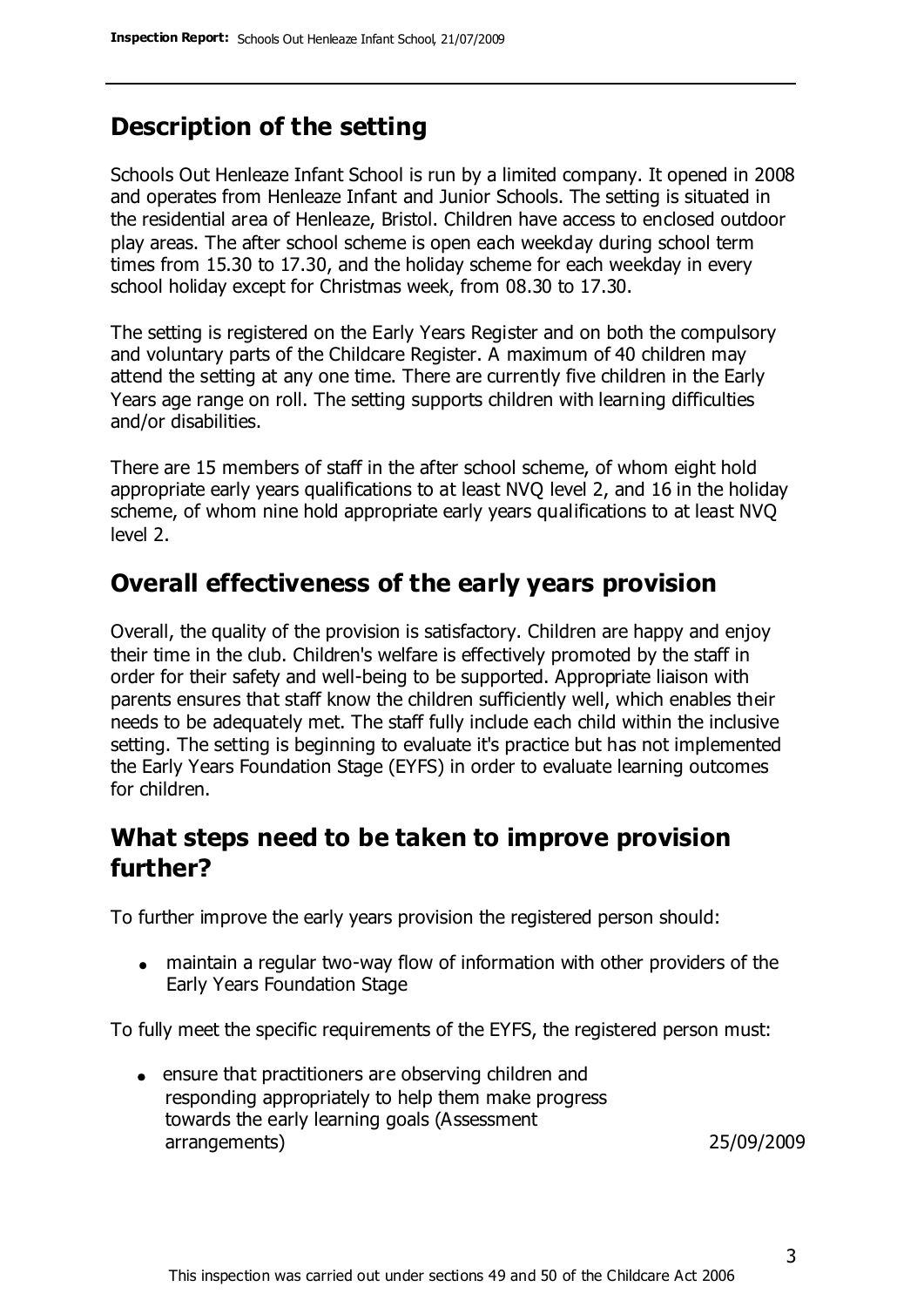### **The leadership and management of the early years provision**

Staff organise the routine in the club so that children have a variety of play opportunities in a safe and secure environment. Children are given the chance to choose from a selection of resources that are readily available. They contribute to the planned activities, which are always available.

Staff receive an induction procedure and subsequent appraisals; they are encouraged to take up training opportunities. The club establishes relationships with parents through home visits before children commence, newsletters and an evaluation form. There is contact with the school, although this has not yet been established in relation the EYFS.

Staff are friendly and know the children well. All children are appropriately included in the setting. There are good arrangements to include children with disabilities or learning difficulties.

A range of books and games enable children to celebrate the similarities and differences in a diverse society. they also taste food from different parts of the world. Children remain safe on the premises due to a thorough risk assessment, which is effectively implemented and backed up by daily checks. Children are safeguarded through staff members' secure understanding of child protection procedures.

### **The quality and standards of the early years provision**

Children are happy and settled in the after school club. They enjoy organised craft activities. They choose games from a variety of table top activities and enjoy the attention and support of a member of staff. Daily planned activities include jewellery making, poster design and cake making. Children have regular opportunities for fresh air and physical exercise in the outside area through taking part in activities, such as running races. In poor weather they use the large hall for dodge ball, badminton, skipping and giant versions of chess and Jenga.

Overall, children are appropriately supported in enjoying their time at the club. Staff use their knowledge of the children to promote their social skills, such as helping them to join in and make friends. All children can choose an activity which is incorporated into the planning. They can also comment about the provision by using the suggestion box. However, the EYFS framework is not yet effectively implemented in the club.

Children enjoy healthy snacks of fruit, bread and a drink. They can help themselves to drinks at any time so that they do not become dehydrated. They learn the importance of a healthy lifestyle through making their own healthy pizzas. Good hygiene is promoted as they are encouraged to wash their hands regularly. They are appropriately supported in the event of an accident as there are always adults present with a first aid qualification, and accidents are recorded and reported to their parents.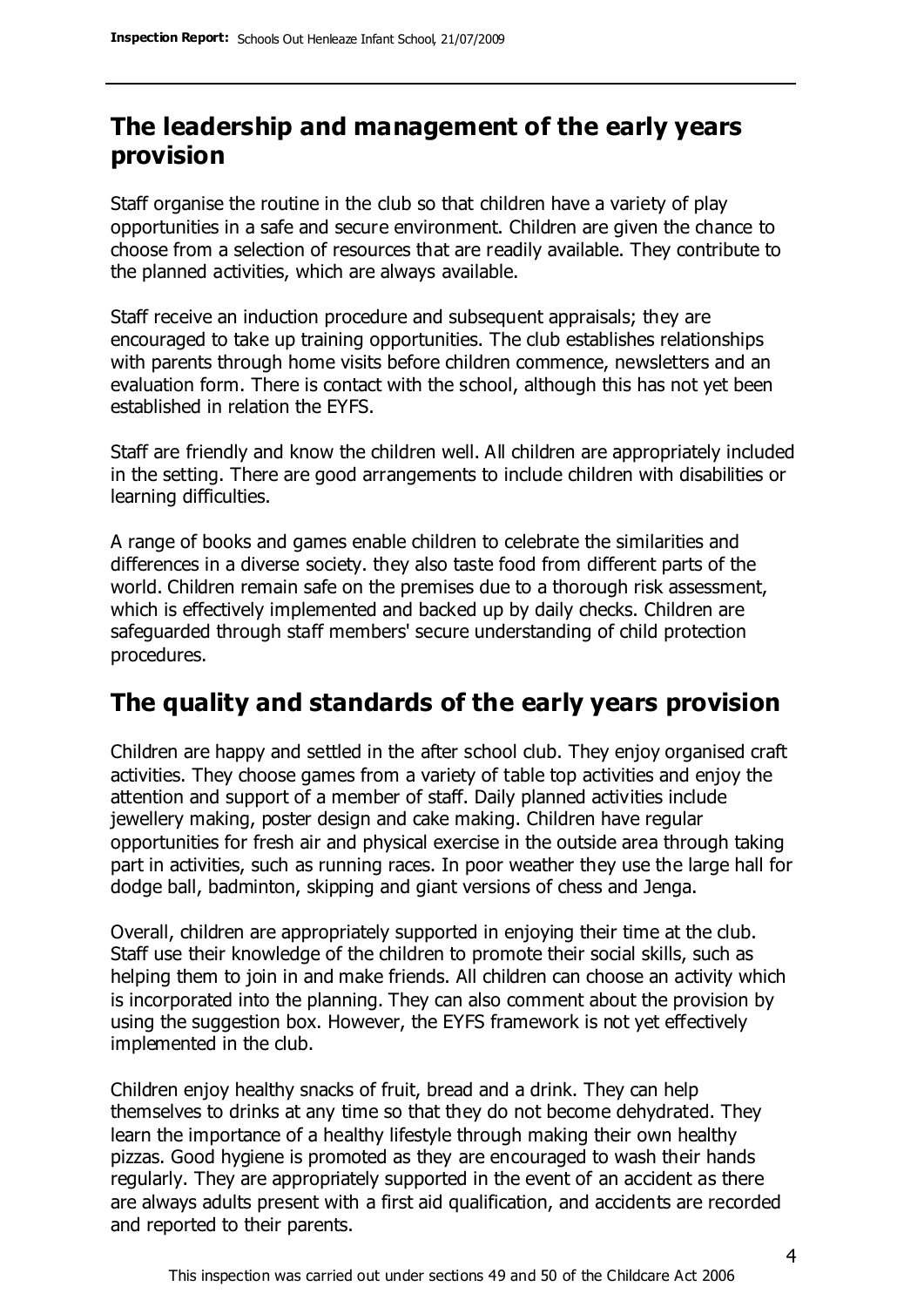Children play in safety through the careful supervision of staff. For example, a prominently displayed notice reminds them to inform staff when they are going to the toilets as there may be other people in the building. They learn how to keep themselves safe, for example through discussing road safety.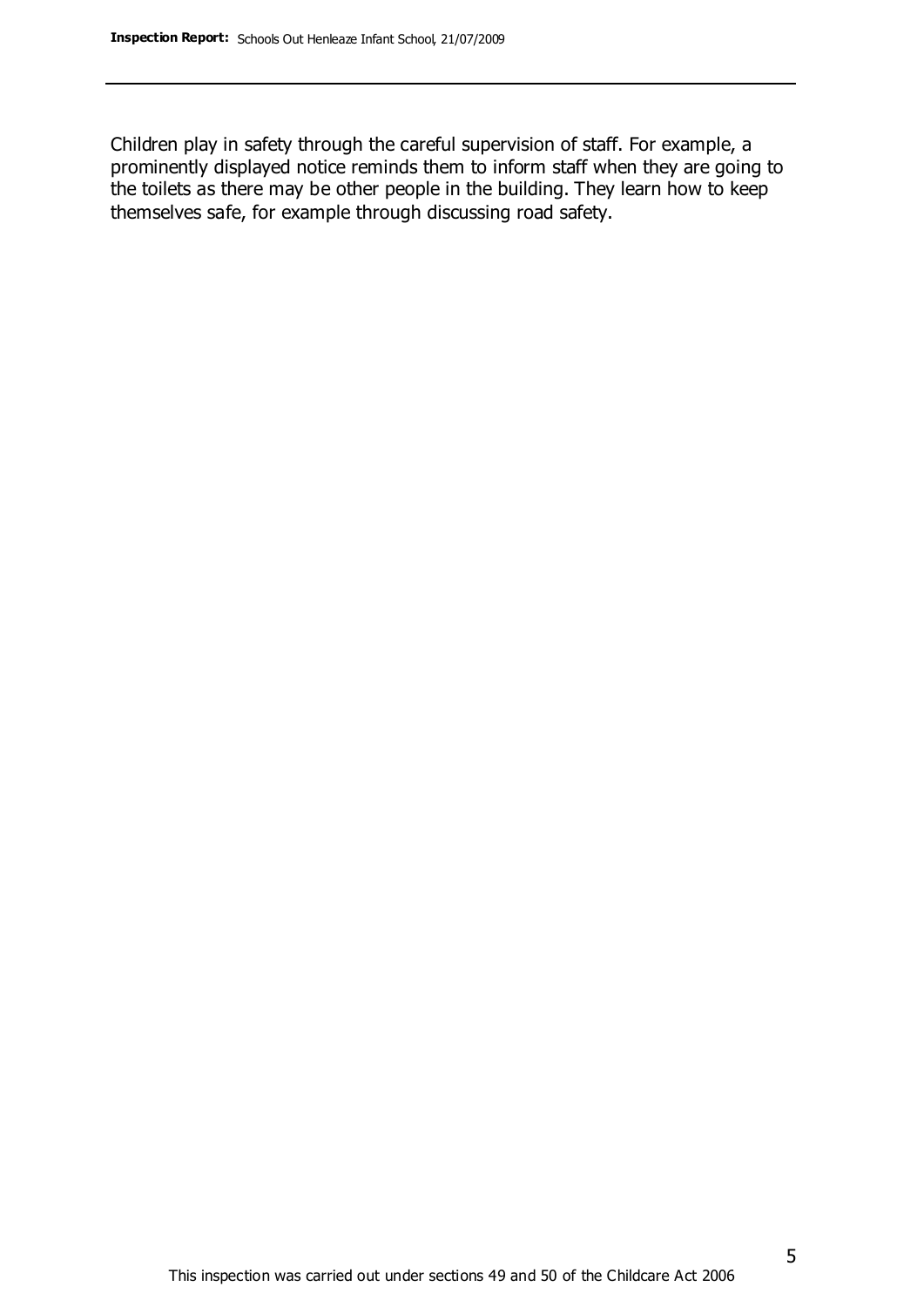### **Annex A: record of inspection judgements**

#### **The key inspection judgements and what they mean**

Grade 1 is Outstanding: this aspect of the provision is of exceptionally high quality Grade 2 is Good: this aspect of the provision is strong Grade 3 is Satisfactory: this aspect of the provision is sound Grade 4 is Inadequate: this aspect of the provision is not good enough

#### **Overall effectiveness**

| How effective is the provision in meeting the needs<br>of children in the Early Years Foundation Stage? |  |
|---------------------------------------------------------------------------------------------------------|--|
| How well does the provision promote inclusive practice?                                                 |  |
| The capacity of the provision to maintain continuous                                                    |  |
| improvement.                                                                                            |  |

#### **Leadership and management**

| How effectively is provision in the Early Years               |  |
|---------------------------------------------------------------|--|
| <b>Foundation Stage led and managed?</b>                      |  |
| How effective is the setting's self-evaluation, including the |  |
| steps taken to promote improvement?                           |  |
| How well does the setting work in partnership with parents    |  |
| and others?                                                   |  |
| How well are children safequarded?                            |  |

### **Quality and standards**

| How effectively are children in the Early Years<br><b>Foundation Stage helped to learn and develop?</b> |   |
|---------------------------------------------------------------------------------------------------------|---|
| How effectively is the welfare of children in the Early                                                 | ר |
| <b>Years Foundation Stage promoted?</b>                                                                 |   |
| How well are children helped to stay safe?                                                              |   |
| How well are children helped to be healthy?                                                             |   |
| How well are children helped to enjoy and achieve?                                                      | 3 |
| How well are children helped to make a positive                                                         | っ |
| contribution?                                                                                           |   |
| How well are children helped develop skills that will                                                   |   |
| contribute to their future economic well-being?                                                         |   |

Any complaints about the inspection or report should be made following the procedures set out in the guidance available from Ofsted's website: www.ofsted.gov.uk